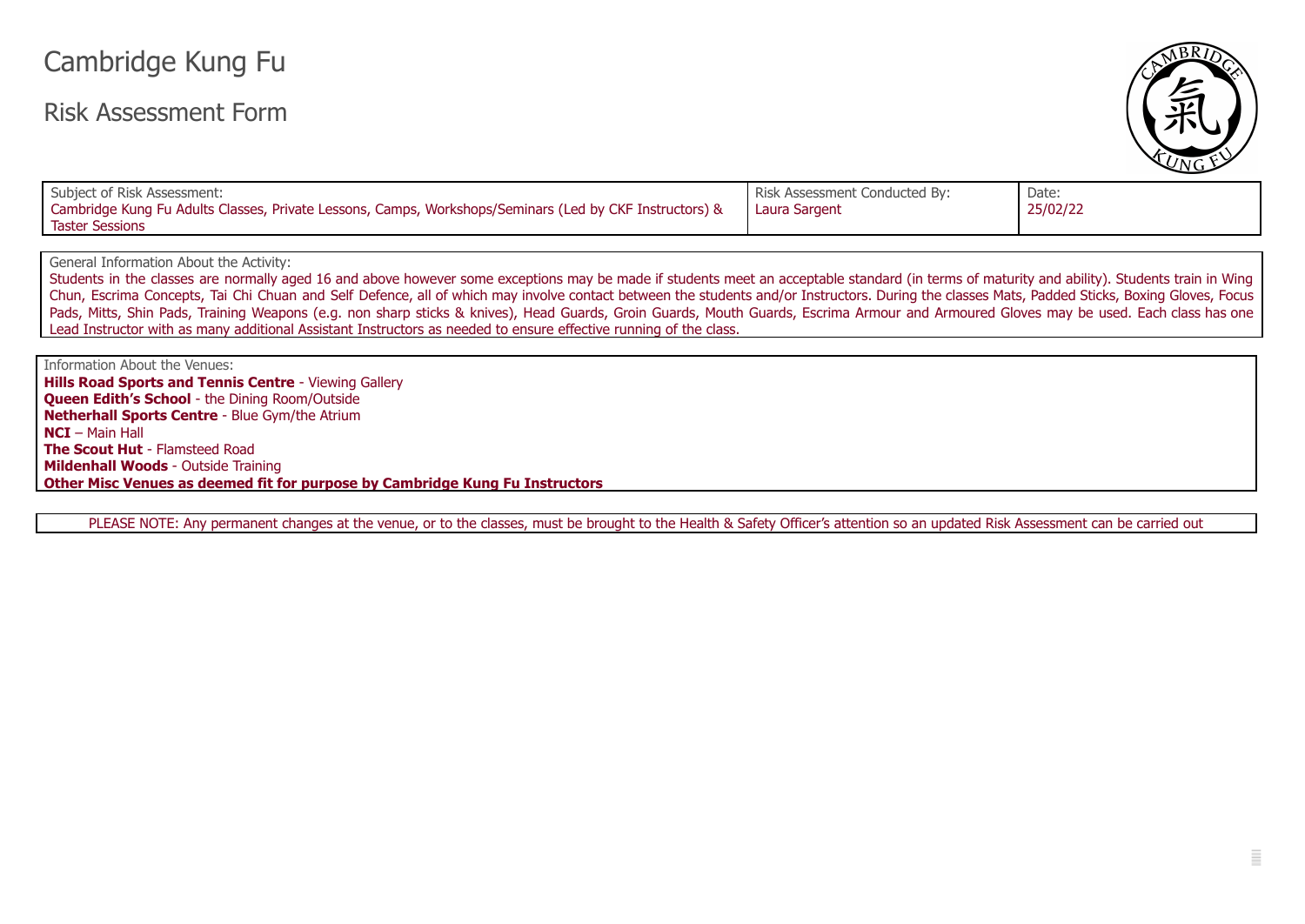| <b>Hazard?</b>                                                | <b>Who Might be</b><br>Harmed?             | <b>Risk</b><br>Level? | <b>Control Measures?</b>                                                                                                                                                                                                                                                                                                                                                                                                                                                                                                                                                                                                                                                                                                                                                                                                                                                                 | <b>Actioned By?</b>                       | When?                   | <b>Revised</b><br><b>Risk</b> |
|---------------------------------------------------------------|--------------------------------------------|-----------------------|------------------------------------------------------------------------------------------------------------------------------------------------------------------------------------------------------------------------------------------------------------------------------------------------------------------------------------------------------------------------------------------------------------------------------------------------------------------------------------------------------------------------------------------------------------------------------------------------------------------------------------------------------------------------------------------------------------------------------------------------------------------------------------------------------------------------------------------------------------------------------------------|-------------------------------------------|-------------------------|-------------------------------|
|                                                               |                                            |                       |                                                                                                                                                                                                                                                                                                                                                                                                                                                                                                                                                                                                                                                                                                                                                                                                                                                                                          |                                           |                         | Level?                        |
| Slips, Trips, Falls Resulting in<br>Injury                    | Instructors, Students<br>and/or Spectators | Medium                | - Inspect condition of flooring and check for damage<br>- Ensure any dangerous areas are cordoned off and/or adapt the class<br>plan accordingly<br>- Report any maintenance defects where applicable<br>- Inspect cleanliness of floor; sweep if necessary and/or report any<br>issues where applicable<br>- Ensure all personal possessions are stored appropriately (i.e. tidily<br>and/or away from training area where possible)<br>- Ensure exits and walkways are kept clear of equipment and other<br>obstacles<br>- Ensure training mats do not overlap when in use<br>- Ensure training mats and equipment are stored away from the<br>training area (where possible) when not in use<br>- Ensure students and Instructors are wearing suitable footwear<br>- Ensure any spillages are cordoned off and cleaned up immediately<br>(contact a caretaker if available/necessary) | Instructors,<br>Students,<br>Spectators   | Every Lesson            | Low                           |
| Faulty Fixtures/Fittings<br>Resulting in Injury               | Instructors, Students<br>and/or Spectators | Medium                | - Inspect condition of lighting and check for obvious damage (specific<br>attention should be given to theatrical lights where applicable)<br>- Inspect any other permanent fixtures such as Heaters/Radiators,<br>Artwork, Noticeboards/Whiteboards etc. and check for obvious<br>damage<br>- Assess whether the class can continue if dangerous fixtures/fittings<br>are discovered<br>- Report any maintenance defects where applicable                                                                                                                                                                                                                                                                                                                                                                                                                                               | Instructors                               | Every Lesson            | Low                           |
| Poor Storage of Equipment<br>Resulting in Damage or<br>Injury | Instructors, Students<br>and/or Spectators | Medium                | - Ensure all equipment/furniture is stacked at a safe height, in a<br>secure and balanced way and away from the training area (where<br>possible)<br>- Ensure exits and walkways are kept clear of equipment and other<br>obstacles<br>Ensure equipment is stored appropriately to avoid long term damage<br>when not in use<br>- Ensure training mats and equipment are stored away from the<br>training area (where possible) when not in use<br>- Ensure any larger pieces of equipment are carried/moved safely                                                                                                                                                                                                                                                                                                                                                                      | Instructors,<br>Students                  | Every Lesson            | Low                           |
| Defective Training Equipment<br>Resulting in Injury           | Instructors and/or<br><b>Students</b>      | Medium                | - Inspect all equipment regularly for damage<br>- Ensure any defective/dangerous equipment is removed from use<br>immediately<br>- Report any faulty equipment<br>- Line Managers to ensure all equipment is properly maintained (and<br>tested where appropriate), repaired or replaced                                                                                                                                                                                                                                                                                                                                                                                                                                                                                                                                                                                                 | Line Mangers,<br>Instructors,<br>Students | Whenever<br>Used        | Low                           |
| Misuse of Training Equipment<br>Resulting in Injury           | Instructors, Students<br>and/or Spectators | Medium                | - Ensure students are instructed as to when, and how, to use<br>equipment appropriately<br>- Ensure equipment is only used in the manner prescribed by                                                                                                                                                                                                                                                                                                                                                                                                                                                                                                                                                                                                                                                                                                                                   | Instructors,<br><b>Students</b>           | Whenever<br><b>Used</b> | Low                           |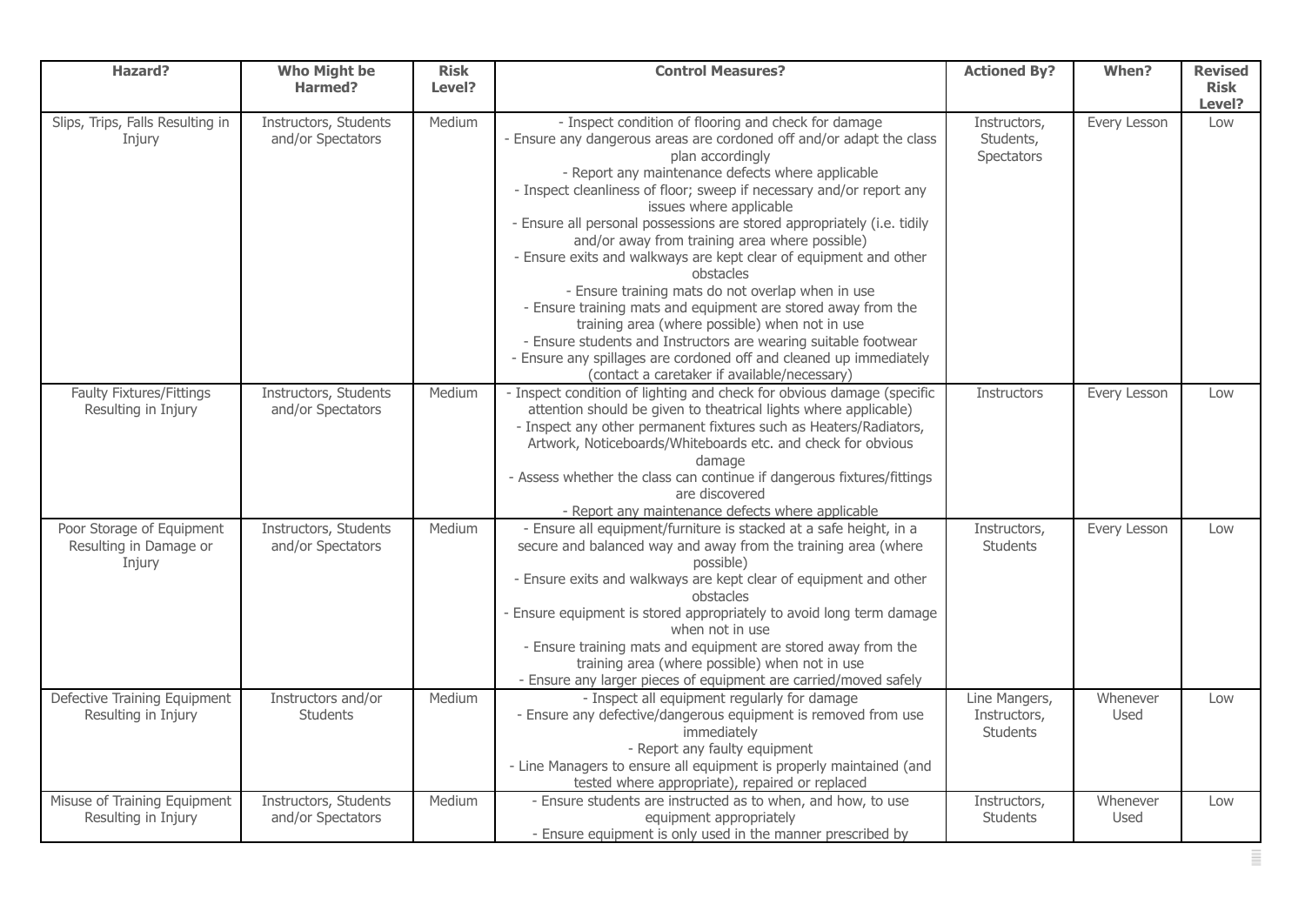|                                |                       |        | Cambridge Kung Fu                                                                                                   |                 |              |     |
|--------------------------------|-----------------------|--------|---------------------------------------------------------------------------------------------------------------------|-----------------|--------------|-----|
|                                |                       |        | - Ensure newer students are not left unsupervised with equipment (if                                                |                 |              |     |
|                                |                       |        | necessary).                                                                                                         |                 |              |     |
|                                |                       |        | - Instructors may ask fellow Instructors, or students, that they feel                                               |                 |              |     |
|                                |                       |        | are acting in a manner likely to cause injury, to stop                                                              |                 |              |     |
| Collision with Objects or      | Instructors, Students | Medium | - Line Managers to ensure that class sizes kept at a safe level with an                                             | Line Managers,  | Every Lesson | Low |
| Other Persons in Training      | and/or Spectators     |        | appropriate number of instructors assigned to each class                                                            | Instructors,    |              |     |
| Resulting in Injury            |                       |        | - Ensure that there is adequate space to train for the planned                                                      | <b>Students</b> |              |     |
|                                |                       |        | activities                                                                                                          |                 |              |     |
|                                |                       |        | - Be aware of changes to the normal training space (such as staging                                                 |                 |              |     |
|                                |                       |        | being assembled) and adapt the class plan accordingly                                                               |                 |              |     |
|                                |                       |        | - Inspect training area for potential hazards such as                                                               |                 |              |     |
|                                |                       |        | Heaters/Radiators, Low Ceilings, Low Beams, Low Hanging Lights,                                                     |                 |              |     |
|                                |                       |        | Sharp Corners, Wall Fixtures, Artwork, Noticeboards/Whiteboards and                                                 |                 |              |     |
|                                |                       |        | any other Equipment/Furniture in the room and adapt the class plan                                                  |                 |              |     |
|                                |                       |        | accordingly                                                                                                         |                 |              |     |
|                                |                       |        | - Inspect cleanliness of floor; sweep if necessary and/or report any                                                |                 |              |     |
|                                |                       |        | issues where applicable                                                                                             |                 |              |     |
|                                |                       |        | - Ensure personal possessions are stored appropriately (i.e. tidily                                                 |                 |              |     |
|                                |                       |        | and/or away from training area where possible)                                                                      |                 |              |     |
|                                |                       |        | - Ensure exits and walkways are kept clear of equipment and other                                                   |                 |              |     |
|                                |                       |        | obstacles                                                                                                           |                 |              |     |
|                                |                       |        | - Ensure doors into the training space are closed wherever possible<br>- Ask spectators to watch at a safe distance |                 |              |     |
|                                |                       |        | - Ensure mats do not overlap when in use                                                                            |                 |              |     |
|                                |                       |        | - Ensure training mats and equipment are stored away from the                                                       |                 |              |     |
|                                |                       |        | training area when not in use                                                                                       |                 |              |     |
|                                |                       |        | - Ensure students and Instructors are wearing suitable footwear                                                     |                 |              |     |
|                                |                       |        | - Instructors may ask students, or fellow Instructors, that they feel                                               |                 |              |     |
|                                |                       |        | are acting in a manner likely to cause injury, to stop                                                              |                 |              |     |
|                                |                       |        | - Report any permanent changes to the room to a Line Manager ASAP                                                   |                 |              |     |
| <b>Training Injuries</b>       | Instructors and/or    | Medium | - Advise students to wear appropriate clothing                                                                      | Line Managers,  | Every Lesson | Low |
|                                | <b>Students</b>       |        | - Instructors to ensure they are wearing appropriate clothing                                                       | Instructors,    |              |     |
| (inc. Sprains, Strains, Muscle |                       |        | - Advise students (and Instructors) to remove any watches and                                                       | Students        |              |     |
| Aches, Superficial Cuts,       |                       |        | jewellery, or cover ear studs with surgical tape/plasters where                                                     |                 |              |     |
| Scrapes, Grazes, Bruises,      |                       |        | necessary                                                                                                           |                 |              |     |
| Carpet Burns, Nose Bleeds,     |                       |        | - Advise students (and Instructors) to tie back long hair where                                                     |                 |              |     |
| Broken Bones, Dislocations,    |                       |        | necessary                                                                                                           |                 |              |     |
| Eye Injuries)                  |                       |        | - Advise students (and Instructors) to ensure finger nails are not too                                              |                 |              |     |
|                                |                       |        | long                                                                                                                |                 |              |     |
|                                |                       |        | - Ask students to make Instructors aware of any prior injuries or                                                   |                 |              |     |
|                                |                       |        | medical conditions                                                                                                  |                 |              |     |
|                                |                       |        | - All Leaders to ensure they have read their students' medical                                                      |                 |              |     |
|                                |                       |        | information and carry this with them in their Class Folders                                                         |                 |              |     |
|                                |                       |        | - Ensure planned activities are adapted for those with prior injuries or                                            |                 |              |     |
|                                |                       |        | medical conditions                                                                                                  |                 |              |     |
|                                |                       |        | - Ensure students and Instructors participate in a warm up at the                                                   |                 |              |     |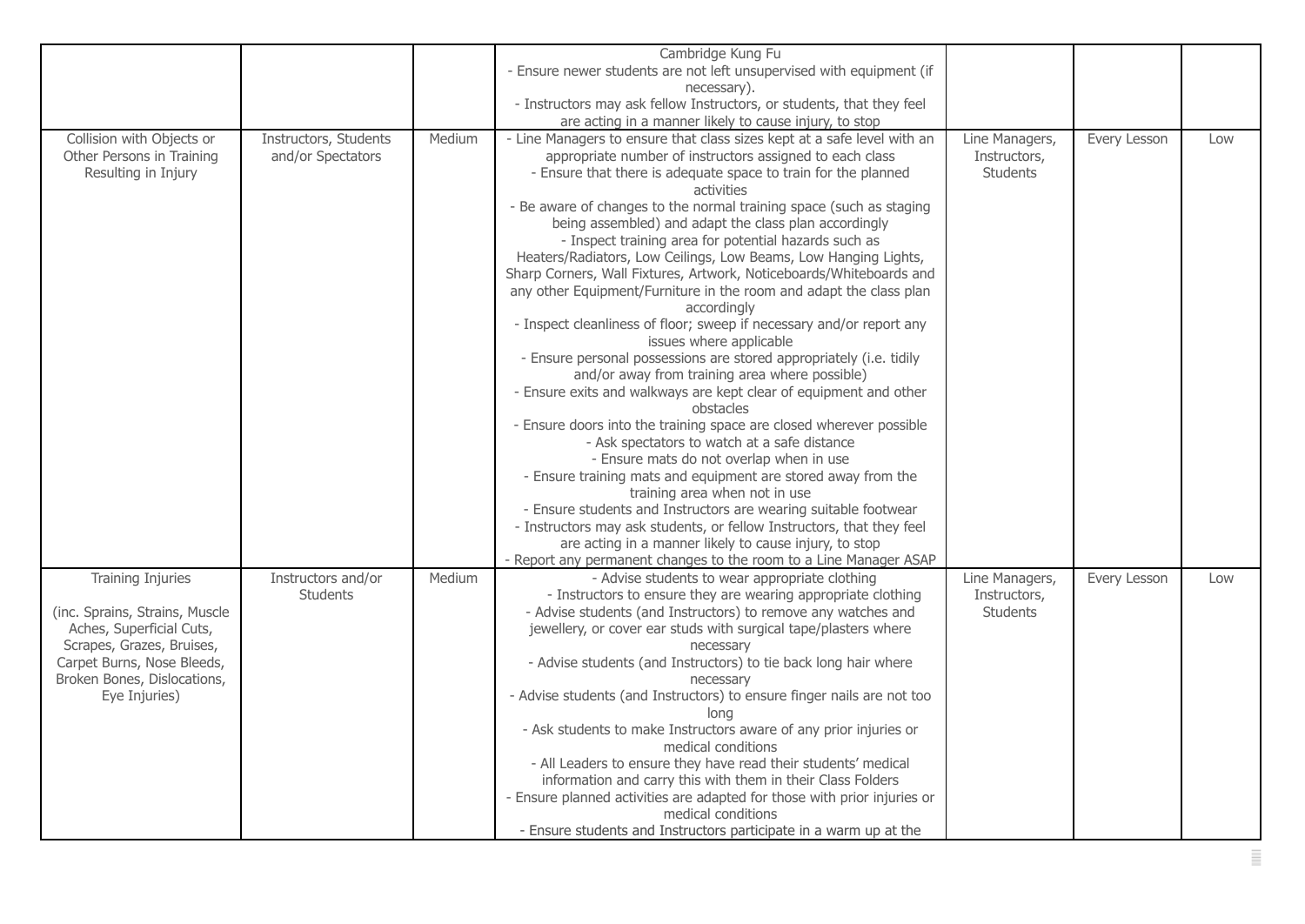|                                                                                                                                                                                                                                                          |                                            |        | beginning of each session where possible<br>- Ensure students understand how to train safely in the environment<br>they are in and monitor this<br>- Ask students to moderate their own behaviour in response to their<br>partners experience<br>- Ensure mats are used during groundwork where appropriate<br>- Instructors may ask students, or fellow Instructors, that they feel<br>are acting in a manner likely to cause injury, to stop<br>- Instructors may ask students, or fellow Instructors, to stop training if<br>they witness any distress<br>- Line Managers to ensure that at least one 'Emergency First Aid at<br>Work' Trained staff member is rota'd in each venue or that venue has<br>its own First Aider<br>- First Aid Trained Instructor/Staff Member to assess whether student<br>should continue training after sustaining an injury                                                                                                                                                                                                                                                                                                                                                                                                                                                                                                                                                                                                                                              |                                                   |              |     |
|----------------------------------------------------------------------------------------------------------------------------------------------------------------------------------------------------------------------------------------------------------|--------------------------------------------|--------|--------------------------------------------------------------------------------------------------------------------------------------------------------------------------------------------------------------------------------------------------------------------------------------------------------------------------------------------------------------------------------------------------------------------------------------------------------------------------------------------------------------------------------------------------------------------------------------------------------------------------------------------------------------------------------------------------------------------------------------------------------------------------------------------------------------------------------------------------------------------------------------------------------------------------------------------------------------------------------------------------------------------------------------------------------------------------------------------------------------------------------------------------------------------------------------------------------------------------------------------------------------------------------------------------------------------------------------------------------------------------------------------------------------------------------------------------------------------------------------------------------------|---------------------------------------------------|--------------|-----|
| <b>Training Fatigue</b><br>(inc. Dehydration, Muscle<br>Fatigue, Sore/Stiff Joints,<br>Dizziness, Hyperventilation,<br>Nausea/Vomiting, Asthma<br>Attack,<br>Collapse/Unconsciousness<br>Seizures, Stomach<br>Aches/General Aches,<br>Headaches, Cramps) | Instructors and/or<br><b>Students</b>      | Medium | - Advise students to wear appropriate clothing<br>- Instructors to ensure they are wearing appropriate clothing<br>- Ensure students are asked to make Instructors aware of any prior<br>injuries or medical conditions<br>- All Leaders to ensure they have read their students' medical<br>information and carry this with them in their Class Folders<br>- Ensure planned activities are adapted for those with prior injuries or<br>medical conditions<br>- Ensure students and Instructors participate in a warm up at the<br>beginning of each session where possible<br>- Assess suitability of the planned activities for the class (taking into<br>consideration room and/or outside temperature, exertion levels,<br>student abilities)<br>- Encourage students to bring water to class and to drink regularly<br>during the session during the scheduled drinks breaks<br>- Encourage students to take additional breaks if needed<br>- Instructor may ask any students, or fellow Instructors, that they feel<br>is acting in a manner likely to cause injury, to stop<br>- Instructors may ask students, or fellow Instructors, to stop training if<br>they witness any distress<br>- Line Managers to ensure that at least one 'Emergency First Aid at<br>Work' Trained staff member is rota'd in each venue or that venue has<br>its own First Aider<br>- First Aid Trained Instructor/Staff Member to assess whether student<br>should continue training after experiencing training fatigue | Line Managers,<br>Instructors,<br>Students        | Every Lesson | Low |
| Severe Allergic Reaction or<br>Anaphylaxis                                                                                                                                                                                                               | Instructors, Students<br>and/or Spectators | Medium | - Ensure all students complete a Details Form which specifically asks<br>about medical conditions<br>- All Leaders to ensure they have read their students' medical<br>information and carry this with them in their Class Folders<br>- Ensure all Instructors have been made aware of any severe student<br>allergies and any treatment plans i.e. epipens for specific students in<br>their classes                                                                                                                                                                                                                                                                                                                                                                                                                                                                                                                                                                                                                                                                                                                                                                                                                                                                                                                                                                                                                                                                                                        | Line Managers,<br>Instructors,<br><b>Students</b> | Every Lesson | Low |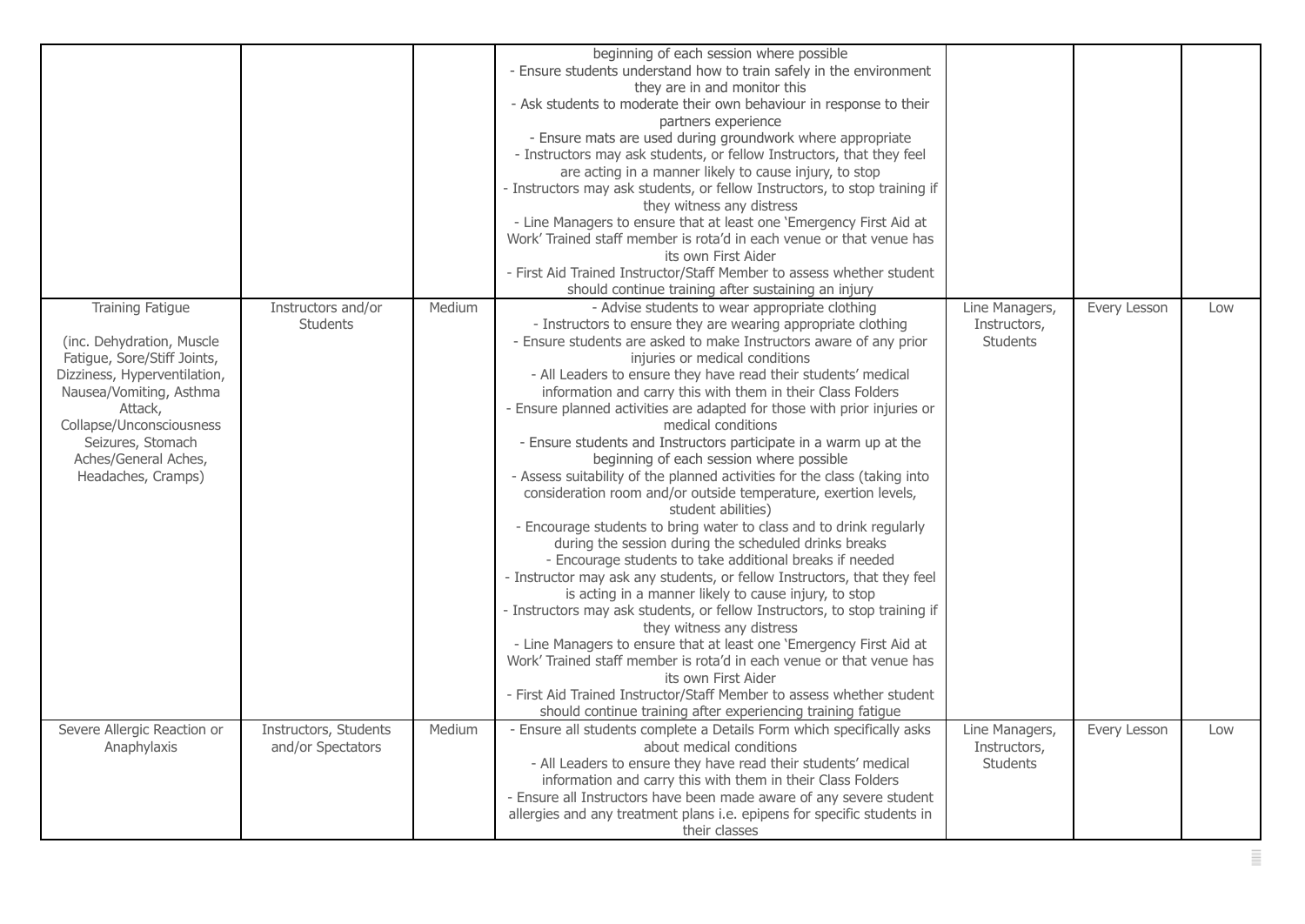|                                                                           |                                            |        | - Line Managers to ensure that at least one 'Emergency First Aid at<br>Work' Trained staff member is rota'd in each venue or that venue has<br>its own First Aider (trained in dealing with Anaphylaxis)                                                                                                                                                                                                                                                                                                                                                                                                                                                                                                                                                                                                                                                                                                                                                                                                                                                                                                                                                                                                                                                                                                                                                                   |                                                   |                        |     |
|---------------------------------------------------------------------------|--------------------------------------------|--------|----------------------------------------------------------------------------------------------------------------------------------------------------------------------------------------------------------------------------------------------------------------------------------------------------------------------------------------------------------------------------------------------------------------------------------------------------------------------------------------------------------------------------------------------------------------------------------------------------------------------------------------------------------------------------------------------------------------------------------------------------------------------------------------------------------------------------------------------------------------------------------------------------------------------------------------------------------------------------------------------------------------------------------------------------------------------------------------------------------------------------------------------------------------------------------------------------------------------------------------------------------------------------------------------------------------------------------------------------------------------------|---------------------------------------------------|------------------------|-----|
| Choking                                                                   | Instructors, Students<br>and/or Spectators | Medium | Ensure that no snacks or chewing gum are consumed during training<br>- Line Managers to ensure that at least one 'Emergency First Aid at<br>Work' Trained staff member is rota'd in each venue or that venue has<br>its own First Aider (trained in dealing with Choking)                                                                                                                                                                                                                                                                                                                                                                                                                                                                                                                                                                                                                                                                                                                                                                                                                                                                                                                                                                                                                                                                                                  | Line Managers,<br>Instructors,<br><b>Students</b> | Every Lesson           | Low |
| Burns/Scalds                                                              | Instructors, Students<br>and/or Spectators | Medium | - Ensure any heaters/radiators are not hot enough to cause a burn<br>- Ensure that heaters/radiators are not misused i.e. sat on, stood on,<br>used to store water bottles on<br>- Line Managers to ensure that at least one 'Emergency First Aid at<br>Work' Trained staff member is rota'd in each venue or that venue has<br>its own First Aider (trained in dealing with Burns/Scalds)                                                                                                                                                                                                                                                                                                                                                                                                                                                                                                                                                                                                                                                                                                                                                                                                                                                                                                                                                                                 | Line Managers,<br>Instructors,<br>Students        | Every Lesson           | Low |
| Fire Resulting in Injury or<br>Death                                      | Instructors, Students<br>and/or Spectators | Medium | - Ensure Instructors and students are familiar with the location of fire<br>exits and fire assembly points<br>- Ensure exits and walkways are kept clear of equipment and other<br>obstacles<br>- Ensure that no smoking rules are adhered to at all venues<br>- Ensure Instructors are familiar with the location of fire extinguishers<br>and break glass points (where available)<br>- Ensure any heaters/radiators are not hot enough to cause a burn<br>- Ensure that heaters/radiators are not misused i.e. sat on, stood on,<br>used to store water bottles on                                                                                                                                                                                                                                                                                                                                                                                                                                                                                                                                                                                                                                                                                                                                                                                                      | Line Managers,<br>Instructors,<br><b>Students</b> | Every Lesson           | Low |
| Poor Response to<br>Accidents/Injury/Incidents<br>Leading to Further Harm | Instructors, Students<br>and/or Spectators | Medium | - Line Managers to ensure class sizes are kept at a safe level with an<br>appropriate number of Instructors assigned to each class<br>- Ensure you have First Aid Kit readily available at every class<br>- Line Managers to ensure First Aid Kits are checked and re-stocked<br>regularly<br>- Line Managers to ensure 'First Aid Kit Usage Reports' and<br>'Incident/Accident Report Forms' are available in First Aid Kits/<br><b>Instructor Folders</b><br>- Ensure gloves are worn when delivering First Aid where needed<br>- Line Managers to ensure all staff have received, and read, a copy of<br>the Company Handbook which includes a Health and Safety Policy<br>- Line Managers to ensure that at least one 'Emergency First Aid at<br>Work' Trained staff member is rota'd in each venue or that venue has<br>its own First Aider<br>- Line Managers to ensure that regular Health & Safety Training is<br>provided<br>- Line Managers to ensure that all Instructors, even those without<br>First Aid training, are aware of their role during an emergency<br>situation<br>- Line Managers to ensure that all Instructors are aware of how to<br>identify, and respond to, head injuries<br>- Ensure all students are asked to provide signed consent to<br>administer First Aid<br>- Ensure all students complete a Details Form which specifically asks | Line Managers,<br>Instructors.<br><b>Students</b> | If Situation<br>Arises | Low |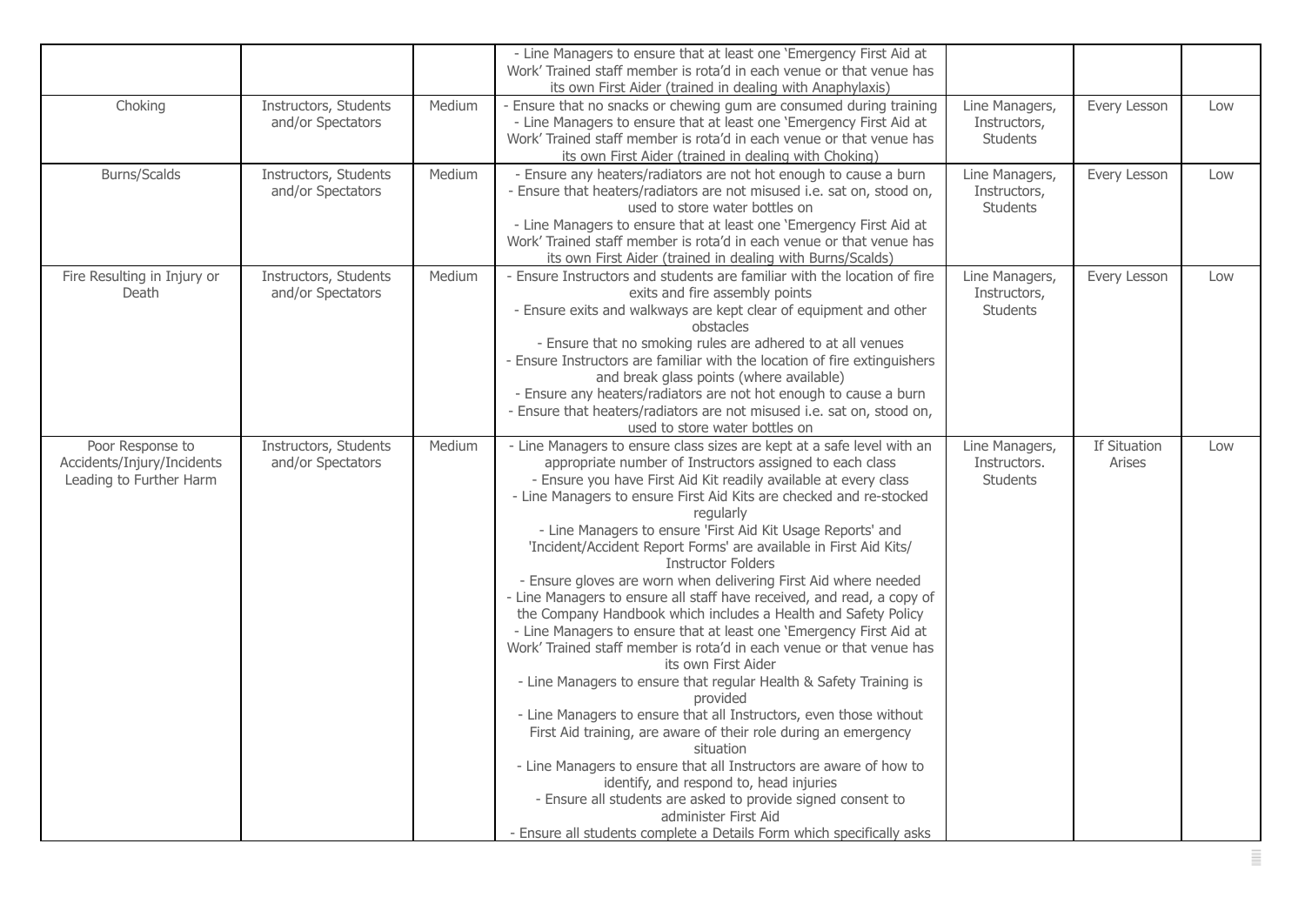|                                                                                                                                                                |                                            |        | about medical conditions<br>- All Leaders to ensure they have read their students' medical<br>information and carry this with them in their Class Folders (as well as<br>Next of Kin details)<br>- Ensure all Instructors have CKF HQ and Rota Phone Numbers stored<br>in their personal Mobile Phones                                                                                                                                                                                                                                                                                                                                                                                                                                                                                                                                                                   |                                      |                               |     |
|----------------------------------------------------------------------------------------------------------------------------------------------------------------|--------------------------------------------|--------|--------------------------------------------------------------------------------------------------------------------------------------------------------------------------------------------------------------------------------------------------------------------------------------------------------------------------------------------------------------------------------------------------------------------------------------------------------------------------------------------------------------------------------------------------------------------------------------------------------------------------------------------------------------------------------------------------------------------------------------------------------------------------------------------------------------------------------------------------------------------------|--------------------------------------|-------------------------------|-----|
|                                                                                                                                                                |                                            |        | - Line Managers to ensure all First Aid Kit Usage Reports and<br>Incident/Accident Report Forms are reviewed<br>- Line Managers to ensure any relevant Incidents/Accidents are<br>reported to RIDDOR                                                                                                                                                                                                                                                                                                                                                                                                                                                                                                                                                                                                                                                                     |                                      |                               |     |
| Contraction of Infectious<br>Diseases from Blood/Bodily<br>Fluids or other sources of<br>infection                                                             | Instructors, Students<br>and/or Spectators | Medium | - Ensure students are asked to make Instructors aware of any prior<br>illnesses/conditions<br>- Ensure gloves are worn when dealing with blood or other bodily<br>fluids<br>- Ensure all cuts are promptly cleaned and dressed<br>Ensure any residual blood/bodily fluids on the floor, mats and/or any<br>equipment is cleaned immediately using appropriate<br>equipment/products (a caretaker should be contacted if available)<br>- Ensure all blood spillages are reported to the venue<br>- Ensure anything used to clean blood/bodily fluids is disposed of<br>appropriately<br>- Ensure you are vigilant for superficial injuries sustained during<br>training (particularly pad work)<br>- Sanitise mats at regular intervals if used with bare feet                                                                                                            | <b>Instructors</b>                   | If Situation<br><b>Arises</b> | Low |
| Aggressive or Inappropriate<br>Behaviour from Students,<br>Instructors or Other Venue<br><b>Users</b>                                                          | Instructors, Students<br>and/or Spectators | Medium | - Line Managers to ensure class sizes are kept at a safe level with an<br>appropriate number of Instructors assigned to each class<br>- Instructors to ensure someone always knows where/when they are<br>teaching<br>- Instructors to avoid teaching alone in a venue where possible<br>- Instructors to ensure they have the means to contact others if<br>necessary<br>- Ensure all Instructors have CKF HQ, Rota Phone and fellow<br>Instructors Phone Numbers stored in their personal Mobile Phones<br>- Instructors provided with Health & Safety Training which includes<br>dealing with aggressive situations<br>- Ensure student interactions are monitored and training partner<br>changes implemented where necessary<br>- Instructors may end a session if they feel uncomfortable/unsafe<br>teaching and report the incident immediately to a Line Manager | Line Managers,<br><b>Instructors</b> | Every Lesson                  | Low |
| Unexpected, Last Minute,<br>Changes Leading to Unsafe<br>Classes<br>(inc. Instructor Absence,<br>Sudden Instructor Illness,<br>Room Change, No Room<br>Access) | Instructors, Students<br>and/or Spectators | Medium | - Line Managers to ensure class sizes are kept at a safe level with an<br>appropriate number of Instructors assigned to each class<br>- Ensure all Instructors have Rota Phone and fellow Instructors Phone<br>Numbers stored in their personal Mobile Phones where appropriate.<br>- Instructors provided with Health & Safety Training which includes<br>dealing with unexpected, last minute, changes<br>- In the event of a last minute change Instructors should perform a<br>dynamic Risk Assessment looking at the suitability of the training                                                                                                                                                                                                                                                                                                                    | <b>Instructors</b>                   | If Situation<br><b>Arises</b> | Low |